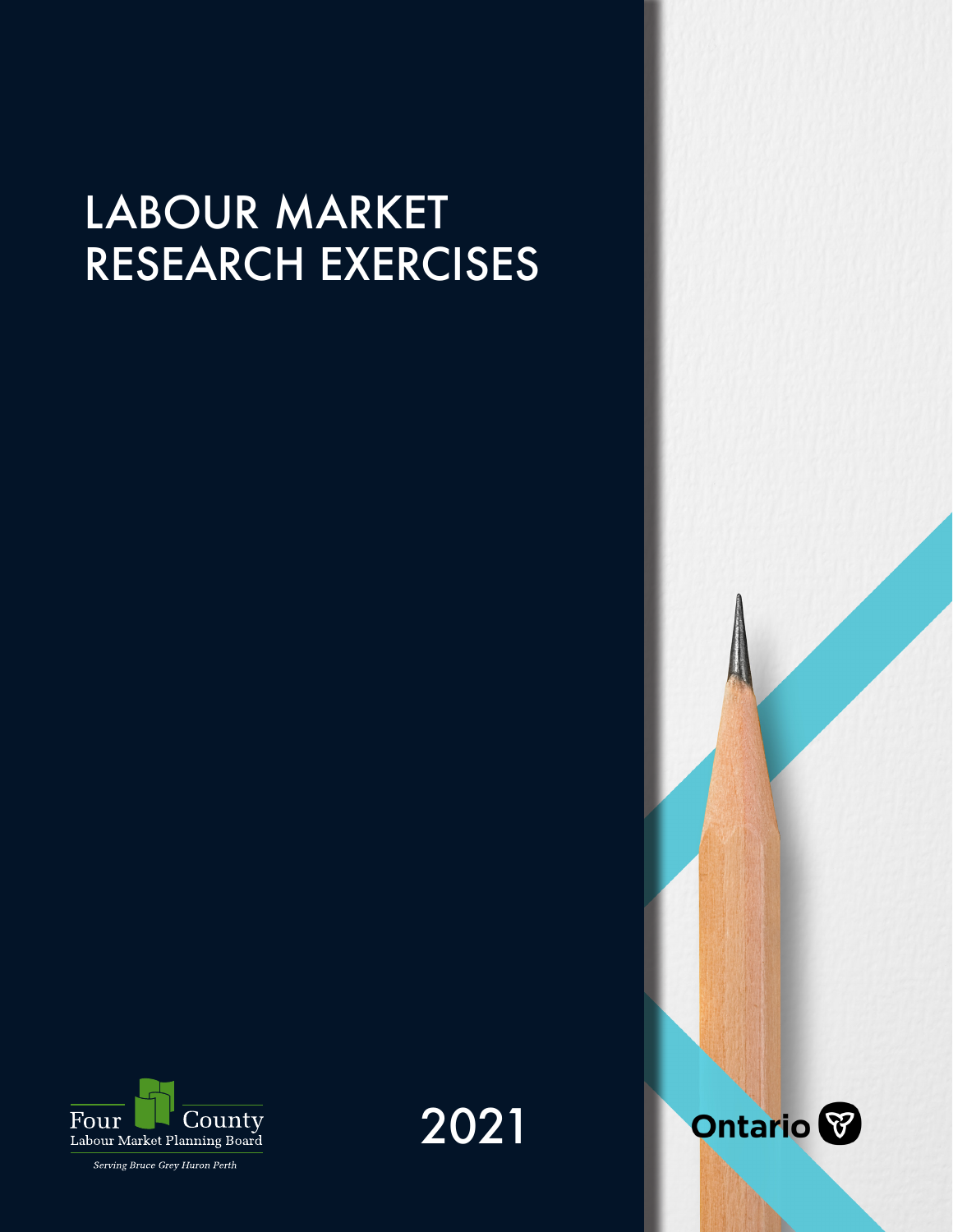## INTRODUCTION

The Four County Labour Market Planning Board developed these exercises to introduce students to the value of labour market research when planning for their future careers. A career is a combination of a lot of different things and it is important for students to start exploring different aspects of what they want to be and what types of jobs they might be interested in the future. Career decisions are not absolute and career paths usually aren't linear; things change along the way and students will want to set themselves up to make the most of different opportunities as they change, learn and have more experiences.

The following exercises provide students the opportunity to explore their local labour market. Which will help them understand things like: key industries; types of jobs; job trends; changes in job demand. Discover if there is a local job market that they are not aware of (i.e. employers who are hiring or who expect to hire people with certain skills in the next few years.) These things are important to understand, particularly if students plan to live and work in the local community after secondary or tertiary education. This workbook is accompanied by an introductory video that helps to demonstrate the value of labour [market research and how to use the tools effectively. You will find the video here https://www.youtube.com/](https://www.youtube.com/watch?v=tLvkRAHaYV4) watch?v=tLvkRAHaYV4.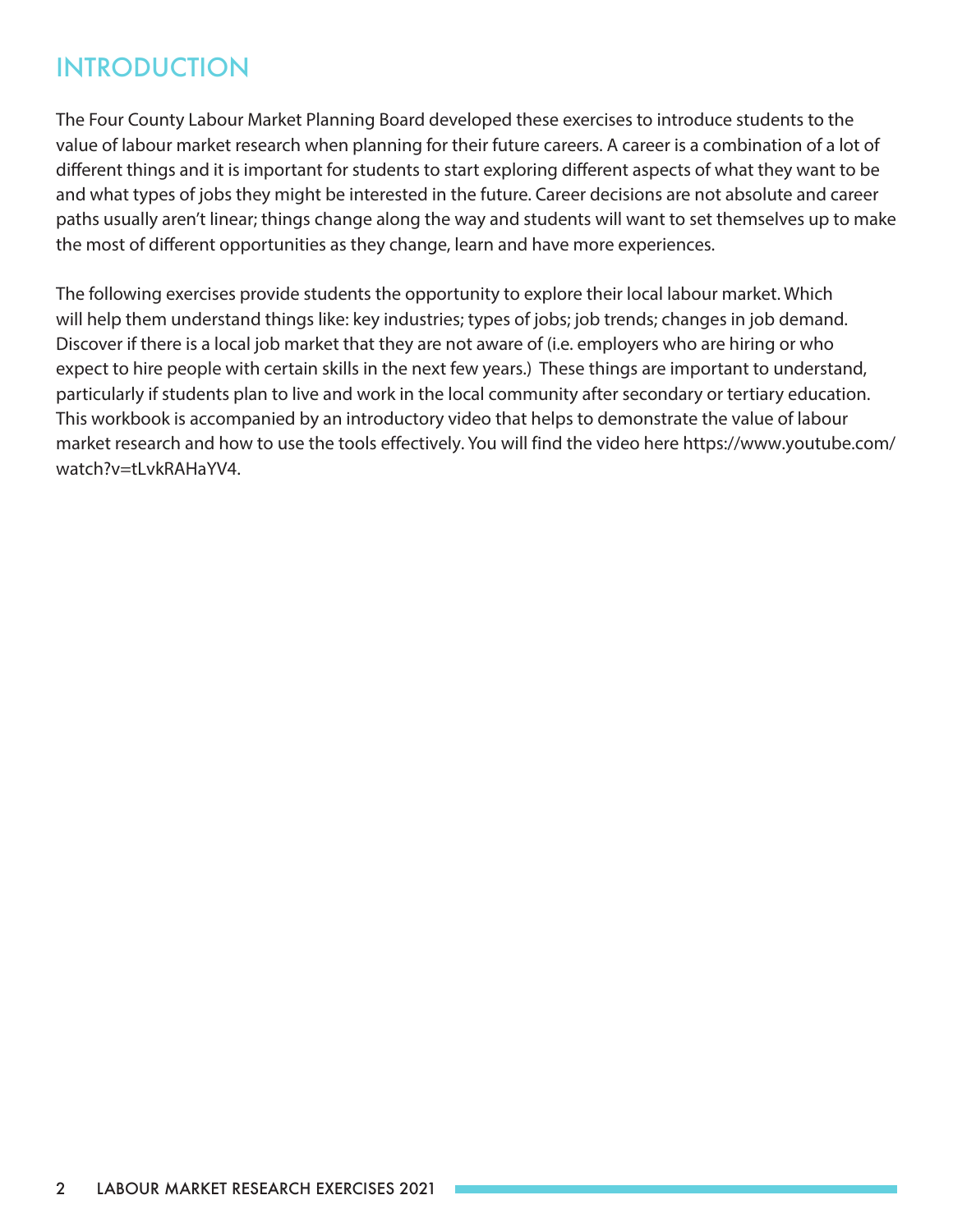### **Ask your students to find a local job posting on www.connect2jobs.ca**

- Select "browse jobs" under either "Job Postings" or "Job Map" from the home screen
- Students can be asked to browse available local postings and find one of interest; you could encourage them to search for a job in an area of interest, or to choose one in their geographical region (municipality) to learn more about available local jobs.

### **With the job posting they have selected, ask students to answer the following questions:**

- What are the skills required for this job?
- Does the job posting list any credentials, educational requirements or years of experience that are required for this job?
- Does this job posting list any soft skills (soft skills are skills like: motivation, dependability, resourcefulness, being a team player, willingness to learn; these are skills that are important in every job, yet are not related to credentials or educational experience)?
- Do you know what the starting salary is for this job? Is it based on experience?
- Do you know who you would contact to apply for the job? Who you would contact if you have questions?
- Is any essential information missing from this job?

### **With the job posting they have selected, ask students to learn more about this occupation by consulting the Ontario Job Futures site: https://www.iaccess.gov.on.ca/labourmarket/search.xhtml** This site gives information about 500 jobs, and identifies key skills, opportunities and trends/projections for this occupation in Ontario.

### CONVERSATIONAL GOALS

### **Are students able to identify key information from local job postings?**

- 1. Can they discuss aspects of job postings that are included (or missing) based on what employers post online?
- 2. Can they discuss why this information might be important to have before applying for a job (example: minimum level of education required would be an important consideration so a job seeker knows if they are qualified to apply for that position).
- 3. How would you feel applying for this job, if you don't have all the information you would like to have before applying?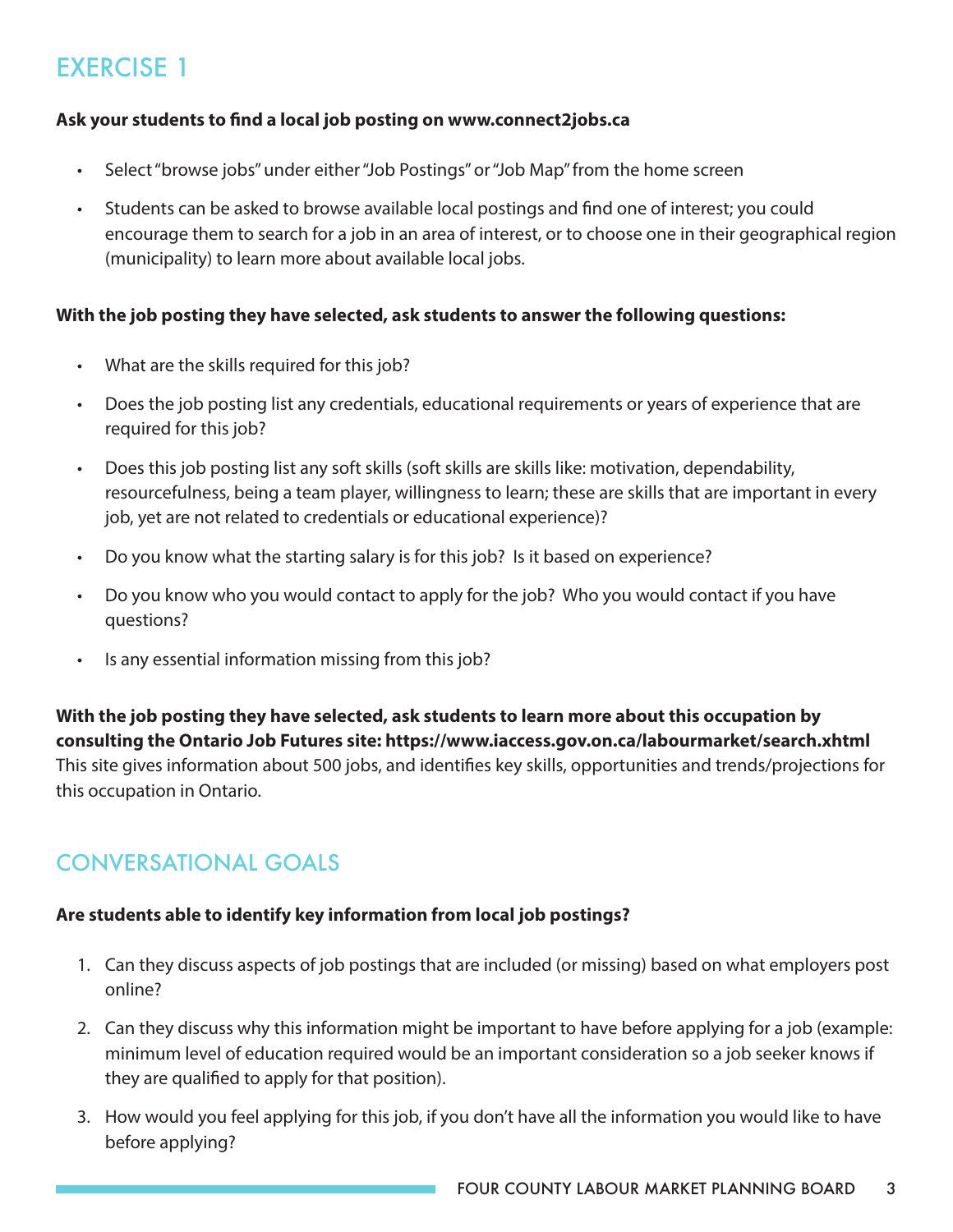**Divide students into small groups.**

**Ask each group to search for an available job posting in a different sector: Agriculture, Construction, Healthcare, Retail Trade, Manufacturing, Utilities.** 

### **Once students have found a local job posting in this sector, ask them to respond to the following questions:**

- What are three important things you know about this job, based on the job posting?
	- Possible considerations include:
		- Working conditions (inside/outside, shiftwork, part-time/full-time, etc.)
		- Required education (High School, Apprenticeship, College, University)
		- Required experience (None, less than 2 years, 2-5 years, more than 5 years)
		- Certifications or technical skills required (computer proficiency, experience with certain equipment/machinery, etc.)
		- Soft skills required (dependability, communication skills, resourcefulness, etc.)
		- Starting salary or salary range
- What are three important things that you don't know about this job, based on the job postings?
	- Possible considerations are the same as listed above.

### CONVERSATIONAL GOALS

#### **Not all job postings list all important information. Why or why not?**

- 1. Can you think of reasons for which a company might choose to include or exclude certain information in a job posting?
- 2. How would you feel applying for this job, if you don't have all the information you would like to have before applying?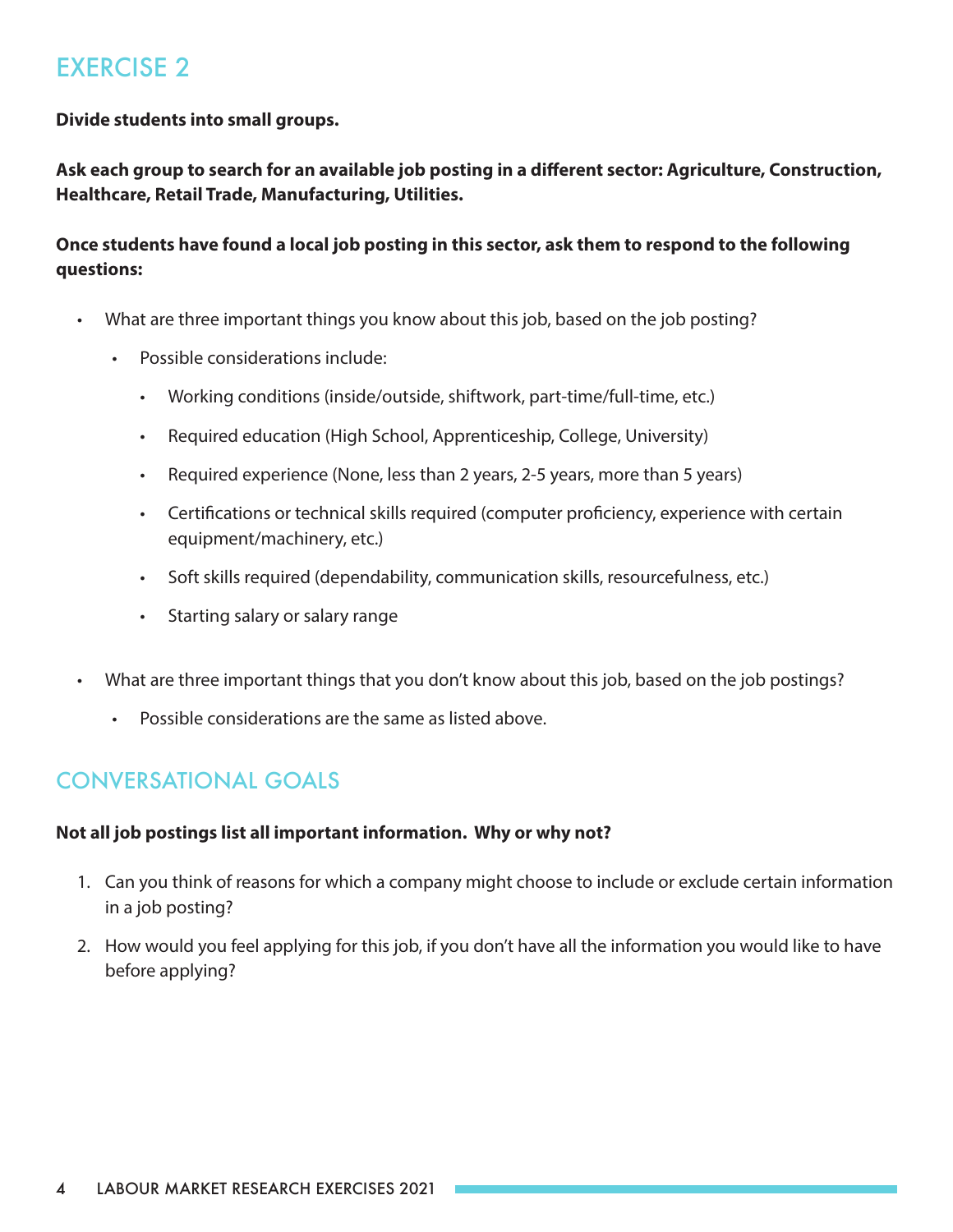# EXERCISE 2 (VARIATION A)

**Divide students into small groups.**

**Ask each group to search for an available job posting in a different sector: Agriculture, Construction, Healthcare, Retail Trade, Manufacturing, Utilities, etc.** 

**Proceed as above by asking students to identify three things they know and three things they don't know about the job, based on the information listed in the job posting.**

### CONVERSATIONAL GOALS

#### **Are there differences between job postings in different sectors in our region?**

1. Do job postings in some sectors tend to include certain information (for example, salary information or skills required), while others do not? Why might this be the case? Example: Larger employers often include more detail in job postings. Are some sectors in our region represented by more large employers than others?

# EXERCISE 2 (VARIATION B)

**Divide students into small groups.**

**Ask each group to search for an available job posting in the same sector.**

### CONVERSATIONAL GOALS

#### **What differences do you see in job postings within the same sector?**

- 1. Can you identify the job that requires the most post-secondary training?
- 2. Can you identify the job that requires the most experience?
- 3. Can you identify the job that has the highest salary? Does it require more training or more experience?
- 4. Can you identify an entry-level position?
- 5. Are you surprised at any of the job postings in this sector? Example: Sales jobs in Agriculture, or project management job in Healthcare.
	- Does this help you to understand the versatility of certain training/careers? Skills are flexible throughout many different types of occupations.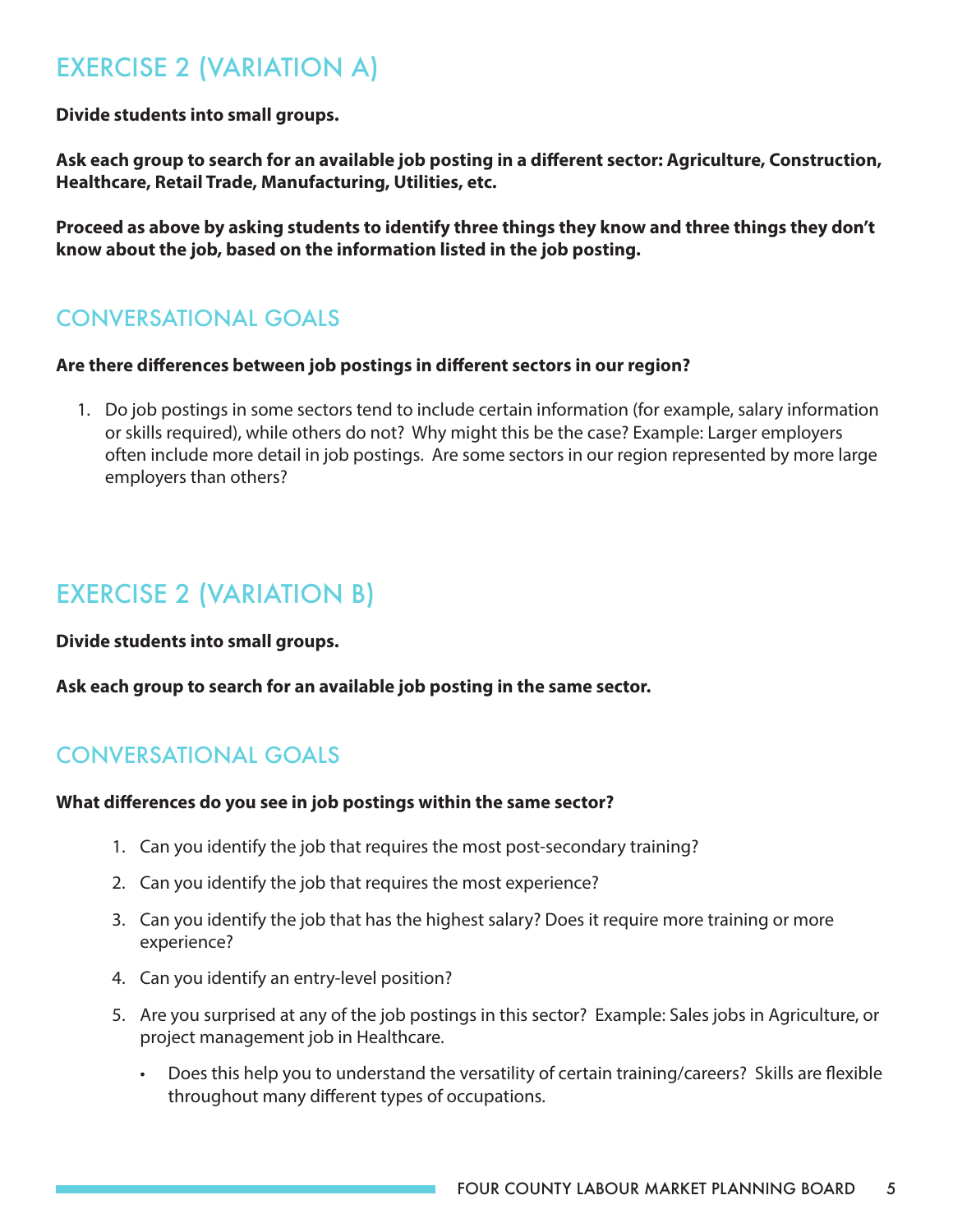#### **Ask your students to go to the career explorer tool on the connect2jobs site:**

<https://www.connect2jobs.ca/career-explorer/>

Jobs in blue are "in demand" jobs in our region. This means we see a high number of postings for this particular occupation and/or employers find these positions hard-to-fill.

#### **Select one "in demand" job:**

- Which jobs does this job point to (directional arrows away from "in demand" job) as possible career progressions? Choose one of these related occupations and research the following:
	- Identify three things in common between the in-demand job and the related job you have selected. These could be: educational skills, soft skills, related experience, or other factors you are able to identify by reading the occupational descriptions.
- See if you can find an example of each of these two jobs on the job board (https://www.connect2jobs. ca/jobs/) by searching using the "keyword" feature (top of left-hand column).
	- Can you identify any similarities between job postings for these two related occupations? These could be: same employer posting for both types of jobs, or same location.
	- Can you identify any differences between job postings for these two related occupations? These could be: differences in salary, differences in required experience or educational level.

### CONVERSATIONAL GOALS

### **Can students identify transferrable skills and "career laddering" opportunities between related occupations?**

#### Example:

A Personal Support Worker could lead to a Registered Practical Nurse could lead to a Registered Nurse could lead to a role in Health Care Management. It is important for students to recognize overlap of both skills and training so that they can understand skill transfer and expanded career opportunities throughout one career. The Career Explorer tool can help identify related occupations, and give students an opportunity to think about how different occupations are connected and which skills might be useful in multiple occupations across various industries.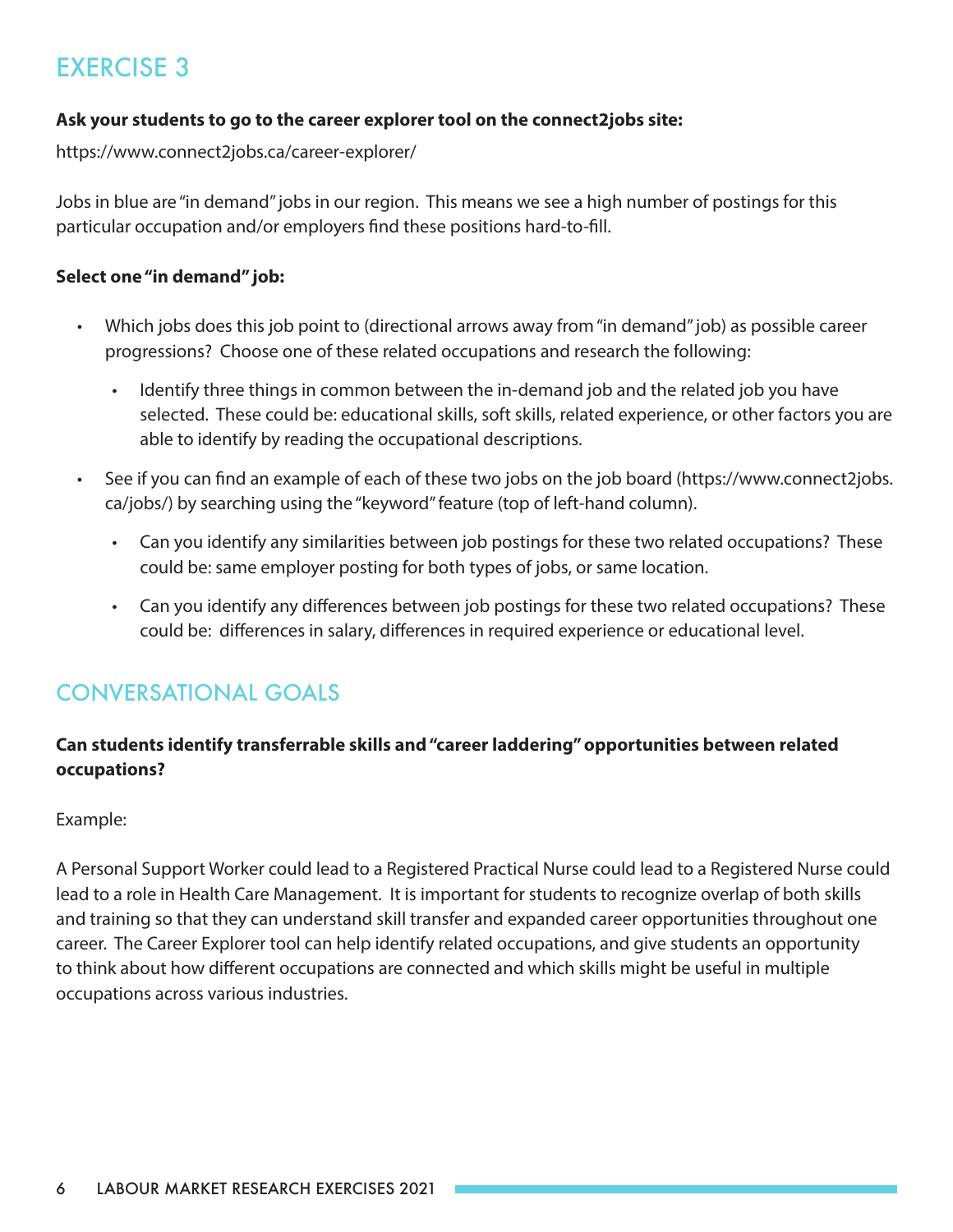### LABOUR MARKET SUPPLY AND DEMAND

This exercise is designed to help students recognize that skills, education, geography, interest, etc. are all important components of whether or not available job postings can be filled by available job seekers. Simply having enough people available to work does not necessarily mean that available job vacancies can be filled.

[Note: Numbers can be adjusted to suit your classroom numbers. The only criteria for this exercise is that the number of hypothetically available jobs be equivalent to the number of hypothetical job seekers]

**Select three students to be "employers."** Each student can identify a pretend company they wish to own/ manage. For each company, there are vacancies and the employers need to hire. The first company has one vacancy, the second company has two vacancies, and the third company has five vacancies. Three employers have a total of six job vacancies.

**Identify six students who are "job seekers."** These six students are looking for work.

There are three employers who need to hire a total of six people. There are six people looking for work. This should be a perfect match between labour supply (people looking for work) and labour demand (available positions that need to be filled). What doesn't it work that way? What is the problem?

### CONVERSATIONAL GOALS

**Simply having the same number of job seekers as open positions does not necessarily allow us to find everyone a job, and ensure that every employer can fill their vacant positions. Why?**

- Job seekers may not be interested in the jobs that are available
- Job seekers may not have the skills required for available jobs
- Job seekers may not live in the same geographical region (within commuting distance) of available jobs
- Job seekers may not have the educational background or credentials for available jobs

By engaging students in a conversation around labour supply and labour demand, they can begin to understand the challenges of "matching" available jobs with people who are looking for work. There are many considerations that are important when trying to match employers' vacancies with job seekers.

Through this introductory conversation, students can begin to understand why researching skills, education, labour market demand, etc. are important considerations when looking at future careers.